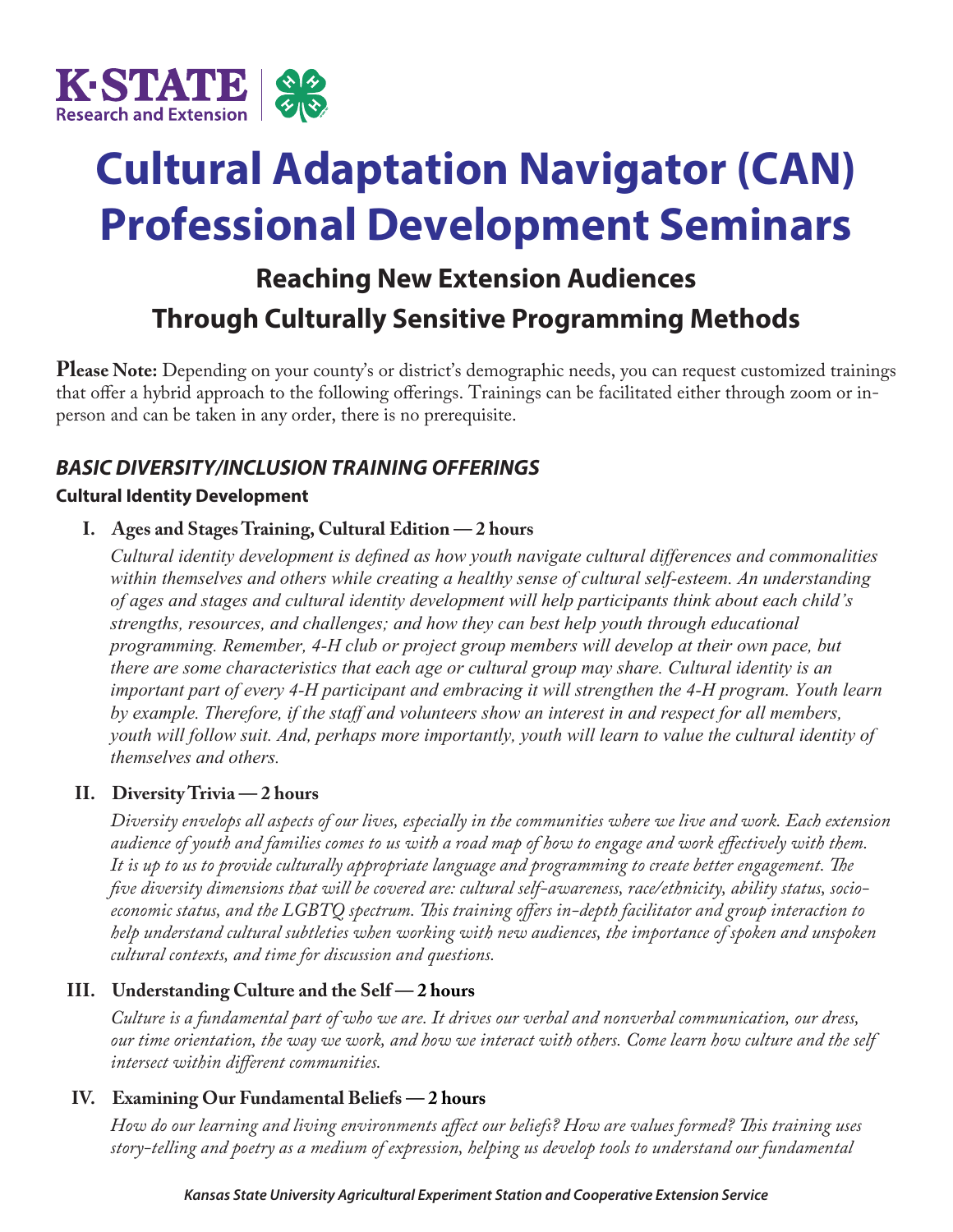*belief-systems, values, and environments, with special focus on how they impact our day-to-day life both personally and professionally.*

#### A. **"Average Black Girl" — Ernestine Johnston — 2 hours**

This specific training is built around poetry exploring the daily African American experience as it occurs socially, emotionally, and historically.

#### B. **"What Kind of Asian Are You?" — 2 hours**

*Slam-Poetry, a spoken word art, teaches about the lived experiences of Asian Americans within a social and historical context. Stereotyping is also explored.* 

#### C. **"The Danger of a Single Story" — 2 hours** *This narration explores the impact of stereotyping on our fundamental beliefs.*

#### D. **"Cloud Watching" from** *When My Brother Was an Aztec* **by Natalie Diaz — 2 hours**

*Indigenous cultures have multifaceted histories that have been tragically affected. This training unpacks some of their experiences through poetry as well as effects that still resonate today.*

#### E. **"San Fernando Cathedral, San Antonio de Bejar, Día de los Muertos" (Latina/o Culture) by Lisha Adela Garcia — 2 hours**

*Within this training, poetry situates the participants in the social, racial, and historical stereotypes experienced by a Latina woman as well as offering snapshots of her culture as it co-exists within the United States.*

#### F. **"Time I've Been Mistaken for a Girl" by Alex Dang — 2 hours**

*LGBTQIA is a vast, diverse community of people who often exist as outliers of society. Poetry is used to show how labels and social expectations affect youth identifying on the LGBTQIA spectrum as they try to integrate into their environments.*

#### *Accessing Abilities: DisAbility Management Training*

#### **I. Autism and ADHD Toolkit — 2 hours**

*When considering ways to work with youth on the autism spectrum, keep in mind that every child is different. This training offers basic techniques that can suit most environments and will assist in redirecting youth and their peers in order to establish a safe learning environment. These techniques can be used as is or tailored to fit specific programming needs and situations. This will also provide an opportunity for extension professionals to support each other and reach possible solutions as a group. These tips and techniques will equip the participants with the confidence to meet the changing needs of the new generation of extension youth and families.* 

#### *Addressing Poverty and Extension Audiences*

*The purpose of this training is to sensitize participants to the everyday struggles of Kansans living in poverty. Poverty is an issue that people face cross-culturally and by changing our understanding of it, we are able to create change.*

#### **I. The Culture of Poverty from Self to Community — 2 to 3 hours**

*Have you ever wondered about your Kansas youth and families living in poverty? This training is designed to help participants have a deeper understanding of what it is like to spend a day in the life of a Kansas family that struggles to make ends meet. Understanding that poverty is a culture and developing practical resources to support families served through extension programming is the main theme of this training.* 

#### **II. "Poor Kids" Documentary and Discussion — 2 hours**

*This documentary follows the lives of three different families struggling with poverty. Discussion and practical application of strategies to work with Kansas families living in poverty are to follow the film.*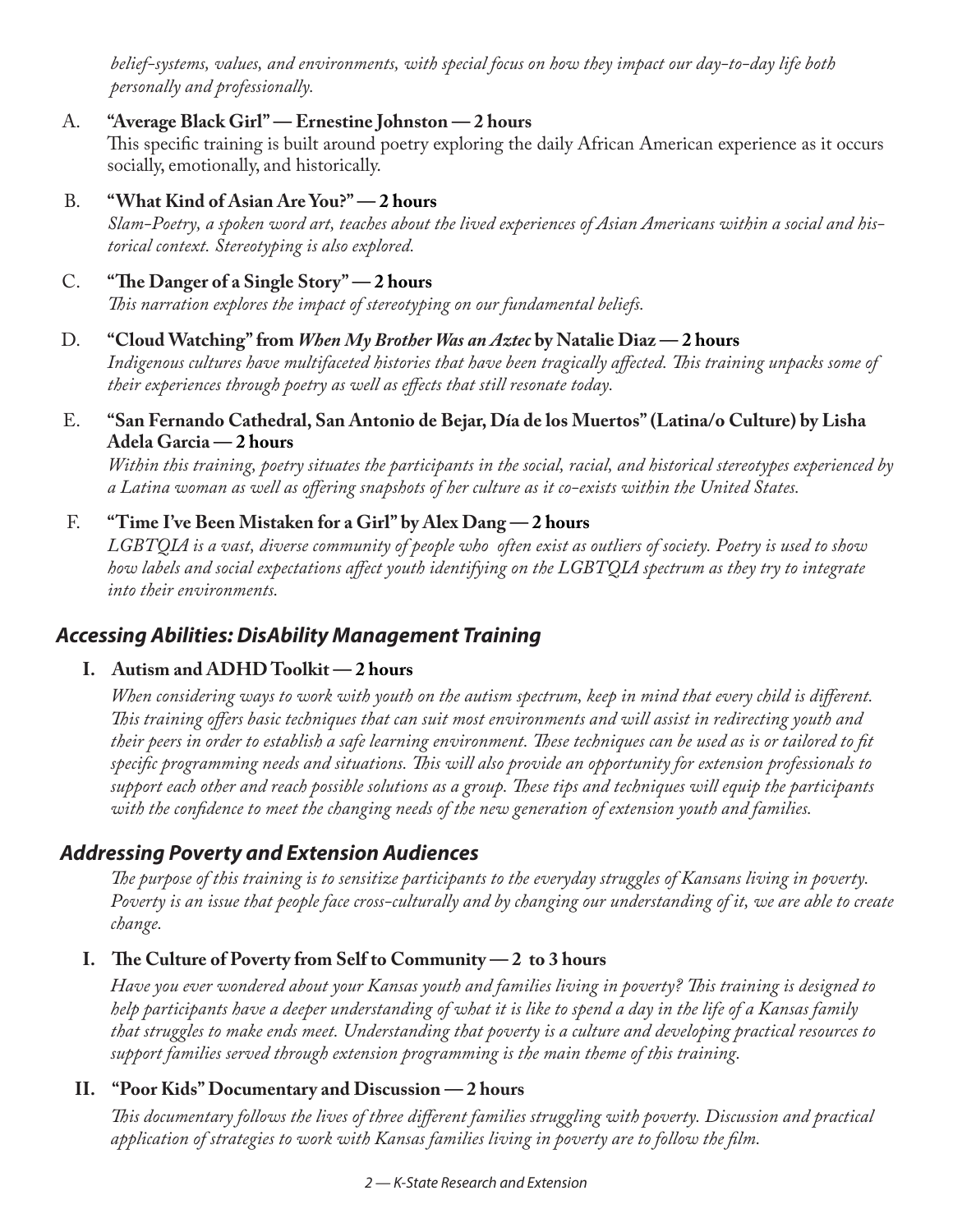#### *Becoming a Bicultural Educator Makes Sense in Today's World*

#### **I. Bicultural Identity Development for Youth, Families, and Extension Professionals — 1 to 2 hours**

*Diversity can come in many forms: race, ethnic background, gender, sexual orientation, ability status, age, socioeconomic status, etc. In today's changing world, it is more important than ever to create learning experiences incorporating a multicultural lens to view the world. We can then adapt our programming accordingly to interact with our extension audiences in a more effective manner. As extension professionals, we need to increase our awareness of ourselves and others and become bicultural educators, which helps us operate effectively within our own cultures and the cultures of our audiences. This training allows us to identify where we are on the bicultural continuum and make a plan to continue our bicultural journey to becoming more culturally competent professionals.*

#### **II. Professional Development and Ethical Decision Making with New Audiences — 2 hours**

*Have you ever been in a difficult situation where you wondered if you made the best decision? When you think back on this event, is there something you could have done differently? How did someone's identity play into your decision making? The purpose of this training is to help you learn the eight steps of ethical decision making when working with new youth and families within your extension programming. Learning to be reflective instead of reactive while becoming more aware of yourself and others is the main objective of this training.*

#### **III. Explicit and Implicit Bias and Debiasing Strategies in Action — 1 to 2 hours**

*Recent research conducted at the Kirwin Institute and Harvard University is exploring how implicit bias affects our ability to be culturally sensitive. These biases — brought about by life experiences — affect our understanding, actions, and most importantly, our decisions, in an unconscious manner. This training assists in outlining the steps we can take toward guarding against implicit bias. It helps promote ethical decision making and interactions to encourage and celebrate cultural diversity. Debiasing strategies will be discussed.*

#### **IV. Intercultural Development Inventory — 2- to 4-hour group session; 1-hour individual consult**

*What is intercultural competence? It is the "capability to accurately understand and adapt behavior to cultural difference and commonality." The Intercultural Development Inventory is a 50-item, cross-culturally generalizable, valid, and reliable assessment of intercultural competence. By understanding how we relate to other cultures, we become more aware of our approaches toward cultural commonalities and differences within our day-to-day lives. Participants learn where they are on the intercultural development continuum, gain selfawareness, and develop an Intercultural Development Plan to inform their work with new audiences. This training can be offered to groups as well as to individuals.\**

*\*It is recommended for a group consultation to have follow-up individual consults lasting one hour.*

#### **V. Engaging a Cultural Adaptation Specialist — 1 to 2 hours**

*One of the best strategies for engaging new audiences is to enlist the support of a Cultural Adaptation Specialist. The Cultural Adaptation Specialist is a bridge between the extension professional and the new audience. It can take years to learn a new language and understand the cultural norms prevalent in a new audience's community so having a support professional to help navigate these differences will allow for more effective and efficient community engagement. This training provides strategies for learning where and how to look for CAS support, engaging them in the initial phases of program development and revision, and learning how to identify the cultural norms prevalent in their community.*

#### **VI. A Roadmap for Working with Latino(a) Audiences — 2 hours**

*Kansas's changing demographics make it necessary for extension professionals to develop a roadmap to engage new audiences. Family dynamics, cultural values, beliefs, and perceptions, as well as the new audience's understanding of 4-H, all play a part in retention efforts. Speaking the language helps but understanding the cultural community is even more important. This 2-hour training allows participants to look at their county/ district demographics with new eyes and develop strategic goals that are culturally sensitive when working with a Latino(a) audience.* 

*3 — K-State Research and Extension*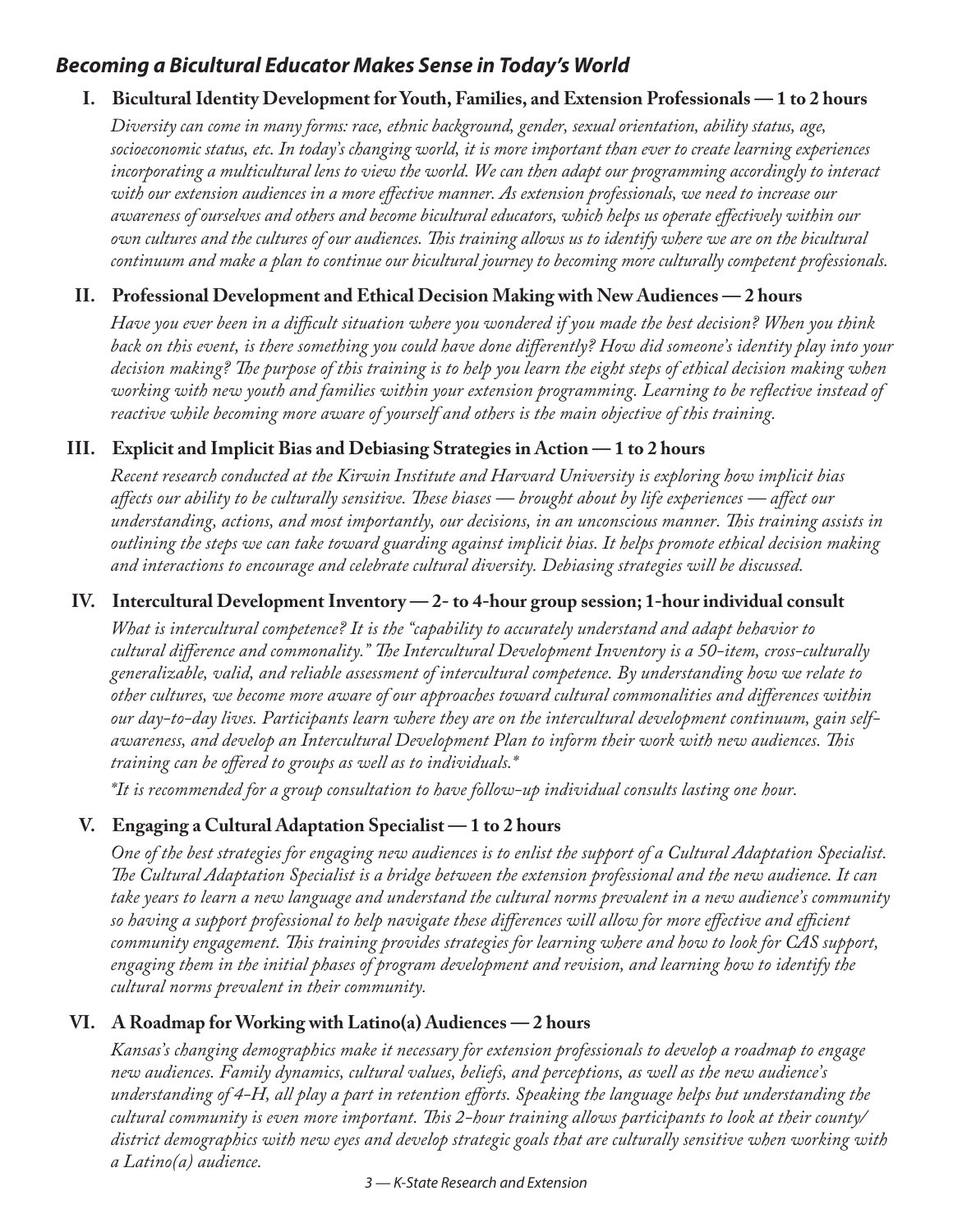#### *ADVANCED DIVERSITY and INCLUSION TRAINING OFFERINGS:*

#### **I. Understanding Culture and 'Other' Training — 2 hours**

*In our efforts to adapt our programming to be culturally sensitive we must make a commitment to have not only a deep understanding of ourselves, but a deep understanding of others. This training gives us tools to better navigate culture difference. Based on the participants' interests, the main groups that could be covered within this training are: ethnic/racial diversity, socio-economic status, LGBTQIA, and ability status. Group discussion and a Q & A will follow to solidify skills learned.*

#### **II. New Audiences, Poverty, and Volunteerism — 2 hours**

*Volunteerism has traditionally been a middle class model. When we are interested in engaging new audiences, we may have to change our perspective in order to incorporate new world views. Is it possible to find volunteers outside the middle class? Are there new ways to view volunteerism within new cultures? Engaging new audiences in programming also means that we have volunteers that can represent the diverse communities we are trying to reach. By adapting our view of volunteerism, we can reach new audiences in new and different ways.* 

#### **III. Power, Privilege, and Oppression Training — 2 hours**

*Intersectionality is the study of social identities as they overlap with power and privilege. This training assists participants in identifying how privilege plays out in their lives and how that awareness can affect others. Group members will participate in cross-cultural hands-on activities related to power and privilege and discussion to apply ideas and heighten self and other awareness.*

#### **IV. Equality vs. Equity: What's the Difference? — 2 hours**

*What roles do equality and equity play in the world around us? How are these two ideologies discussed in our communities? Come learn about the differences between equality and equity, how it affects our lives, and gain tools to better serve and support our communities.*

#### **V. Microaggressions Across Cultures — 2 hours**

*Microaggressions are everyday verbal, nonverbal, and even environmental insults, whether intentional or unintentional, which communicate negative messages to target a person based solely upon their belonging to a minority group. These are evident within all marginalized communities, and this training will be exploring some examples of this cross-culturally. This training will encourage the participants to take a second look at their daily interactions with people from underrepresented communities and adapt their programming accordingly.*

#### **VI. The Changing Faces of Ability — 2 hours**

*To be able to get up out of bed, brush your hair, do simple, daily activities that allow a person to be a productive member of society are often taken for granted. Many people throughout the world struggle with these daily tasks due to hidden disabilities that could be mental and/or physical in nature. This training offers tools and information to support and understand how the spectrum of disability operates within our society.*

#### **VII. Gender Issues in the World Today — 2 hours**

*Our society in the United States has come a long way from women subjected to less educational opportunities and no legal or voting rights. However, there are still gender-fueled gaps as seen through implicit bias, wage differences, occupational gender segregation, and treatment of boys and girls within the classroom. The knowledge gained through this training will allow the participants to recognize these gender gaps and how they can help build a bridge within this divide.*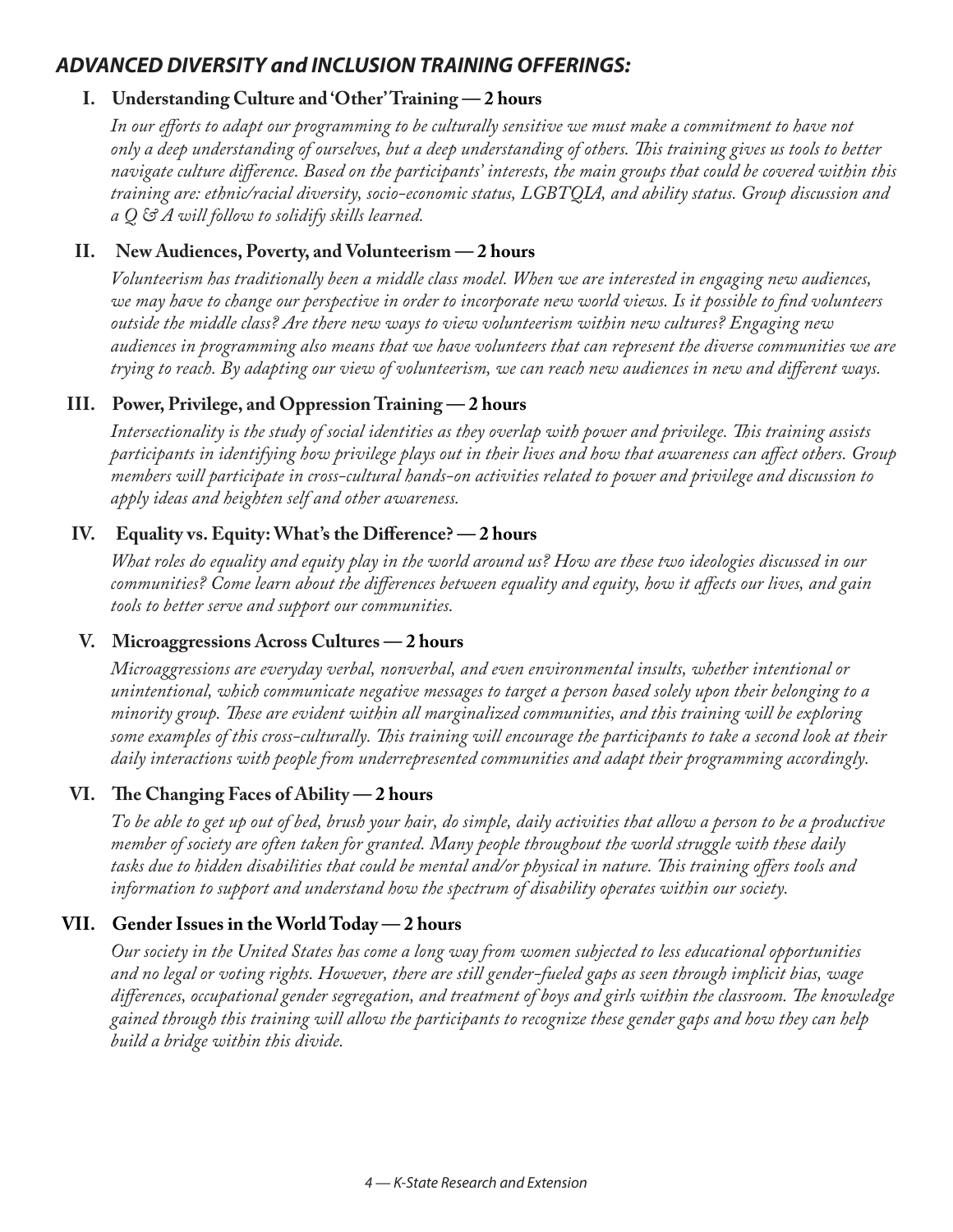#### **VIII. Examining Your Allyship — LGBTQ Focus — 2 hours**

*4-H Youth Development and the K-State LGBT Resource Center have collaborated to bring you a workshop that addresses how to be an effective ally to sexuality and gender identity minorities while learning and understanding more about lesbian, gay, bisexual, transgender, and queer or questioning (LGBTQ) culture. Every day, youth are finding the courage to express their sexuality and gender identity*  while seeking safety from homophobia and transphobia that may be instigated by their families, peers, *and communities. Education about this population is an urgently emerging need, especially as Kansas' percentage of individuals who are LGBT identified is at 3.7% and rising. When we apply that statistic to 4-H enrollment of 60,000 children, we can infer that around 2,200 youth identify on the non-binary spectrum of sexuality and gender identity. As youth development professionals, you may find yourself working with parents, volunteers, board members, and other agents that are part of this population as well. This training facilitates exposure, education, and best practices regarding an often misunderstood and under-served group. By welcoming the LGBTQ community into extension programming, we are committed to KSRE inclusion initiatives.*

#### **IX. Advocacy in Action: Speak Out! — 2 to 4 hours**

*When we become more aware of power and privilege within our society, community, and immediate social groups, we begin a new advocacy process. How do we respond to everyday bigotry? How can we make those uncomfortable moments into teachable moments? This training will provide the participants with the tools necessary to incorporate teachable moments into their everyday lives with others. This is about evoking change through our own personal advocacy work.*

#### *Contact Information*

For more information on training offerings and scheduling, please contact Aliah Mestrovich Seay, Extension Specialist, 4-H Youth Development, at aliah@ksu.edu.

#### *Additional Resources*

Navigating Difference is a 2-day core competency training offered through KSRE that is also available. For more information please contact Charlotte Shoup Olsen, Extension Specialist, Family Studies and Human Services, at colsen@ksu.edu.